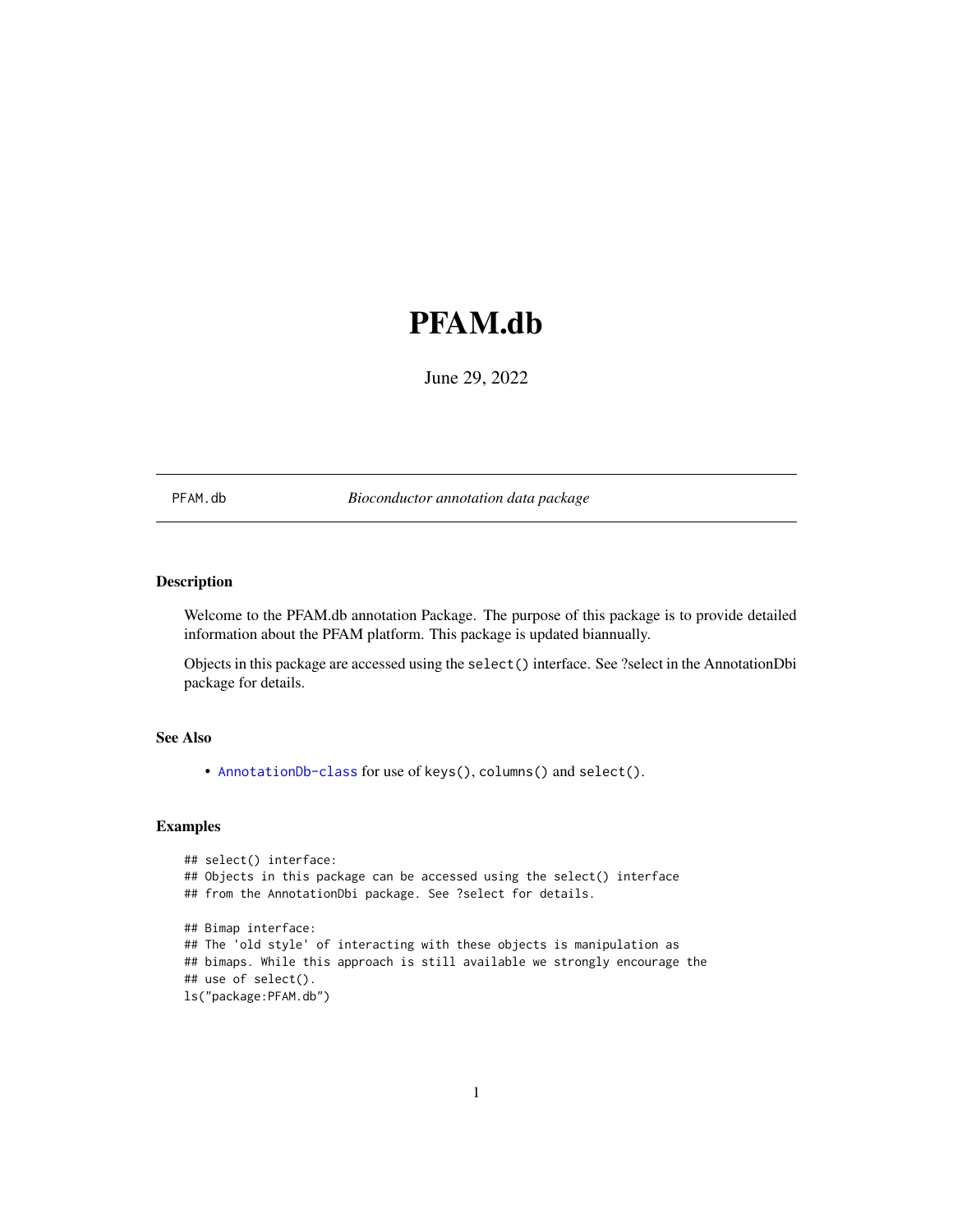<span id="page-1-0"></span>This is an R object that always contains mappings from a PFAM ID to the other ID type named by the object

# Details

For each of the aliases listed above, there is a mapping object that corresponds which will map you from the appropriate PFAM accession number to the ID type that is in the environments name. So for example PFAMCAZY will map from PFAM IDs to CAZY IDs while PFAMDE will map from PFAM IDs to Descriptions.

CAZY: The CAZy database (<URL: http://afmb.cnrs-mrs.fr/CAZY/>) describes the families of structurally-related catalytic and carbohydrate-binding modules (or functional domains) of enzymes that degrade, modify, or create glycosidic bonds.

DE: Definition for all the Accession number in the database.

ID: Associated Identification for all the Accession number in the database.

HOMSTRAD: HOMSTRAD (HOMologous STRucture Alignment Database, <URL: http://wwwcryst.bioc.cam.ac.uk/homstrad/>) is a curated database of structure-based alignments for homologous protein families. Reference: Mizuguchi K, Deane CM, Blundell TL, Overington JP. (1998) HOMSTRAD: a database of protein structure alignments for homologous families. Protein Science 7:2469-2471.

INTERPRO: Associated INTERPRO ID for all the Accession number in the database. <URL: http://www.ebi.ac.uk/interpro/>

LOAD: LOAD ID for all the Accession number in the database.

MEROPS: The MEROPS database (<URL: http://merops.sanger.ac.uk/>) is an information resource for peptidases (also termed proteases, proteinases and proteolytic enzymes) and the proteins that inhibit them. Reference: Rawlings, N.D., Tolle, D.P. & Barrett, A.J. (2004) MEROPS: the peptidase database. Nucleic Acids Res. 32 Database issue, D160-D164

MIM: MIM (a.k.a. OMIM, <URL: https://www.ncbi.nlm.nih.gov/omim/>) is a catalog of human genes and genetic disorders authored and edited by Dr. Victor A. McKusick and his colleagues at Johns Hopkins and elsewhere. Reference: <MIM> MIM: McKusick, V.A.: Mendelian Inheritance in Man. A Catalog of Human Genes and Genetic Disorders. Baltimore: Johns Hopkins University Press, 1998 (12th edition). <OMIM> Online Mendelian Inheritance in Man, OMIM (TM). McKusick-Nathans Institute for Genetic Medicine, Johns Hopkins University (Baltimore, MD) and National Center for Biotechnology Information, National Library of Medicine (Bethesda, MD), 2000

PRINTS: PRINTS (<URL: http://umber.sbs.man.ac.uk/dbbrowser/PRINTS/>) is a compendium of protein fingerprints.

PROSITEPROFILE: A list of associated PROSITE PROFILE ID.

RM: Reference Medline (<URL: https://www.ncbi.nlm.nih.gov/PubMed/>)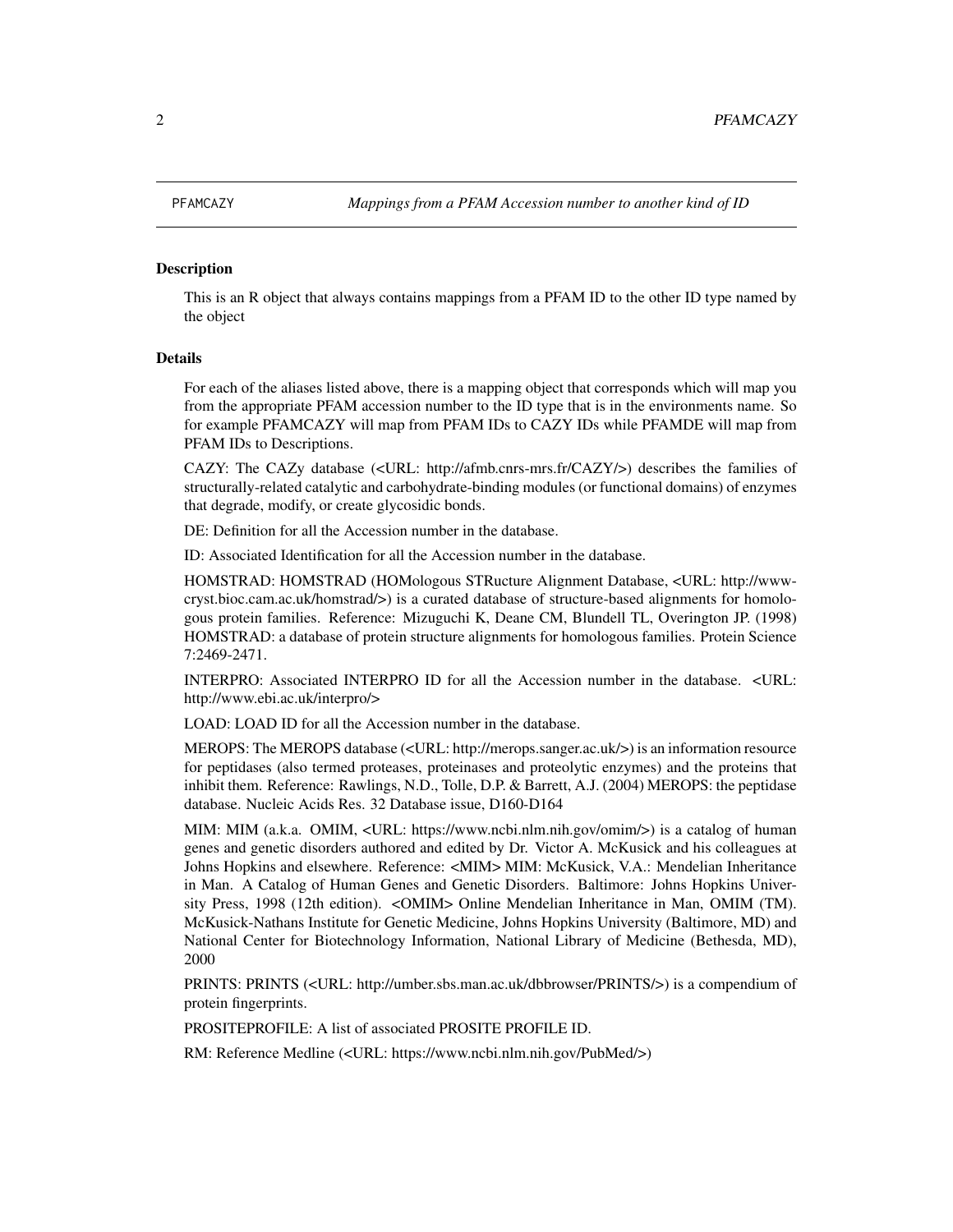#### PFAMCAZY 3

SMART: SMART (a Simple Modular Architecture Research Tool, <URL: http://smart.embl-heidelberg.de/>) allows the identification and annotation of genetically mobile domains and the analysis of domain architectures. Reference: (1) Schultz et al. (1998) Proc. Natl. Acad. Sci. USA 95, 5857-5864. (2) Letunic et al. (2004) Nucleic Acids Res 32, D142-D144

TC: Trusted cutoff for all the Accession number in the database.

TP: A list of associated Type field for the given Accession.

URL: A list of associated URL for all the Accession number in the database.

# **References**

```
http://www.sanger.ac.uk/Software/Pfam/ and ftp://ftp.sanger.ac.uk/pub/databases/
Pfam/current_release/userman.txt
```
### See Also

• [AnnotationDb-class](#page-0-0) for use of the select() interface.

#### Examples

```
## select() interface:
## Objects in this package can be accessed using the select() interface
## from the AnnotationDbi package. See ?select for details.
## Bimap interface:
#To map from PFAM to CAZYs:
x <- PFAMCAZY
# Get the PFAM identifiers that are mapped to a CAZY
mapped_keys \leq mappedkeys(x)
# Convert to a list
xx <- as.list(x[mapped_keys])
if(length(xx) > 0) {
  # Get the CAZY for the first five PFAM IDs
  xx[1:5]
  # Get the first one
  xx[[1]]
}
#Or to use the DE mapping:
x < - PFAMDE
# Get the PFAM identifiers that are mapped to a DE
mapped_keys <- mappedkeys(x)
# Convert to a list
xx <- as.list(x[mapped_keys])
if(length(xx) > 0) {
  # Get the DE for the first five PFAM IDs
  xx[1:5]
  # Get the first one
  xx[[1]]
}
```
#etc.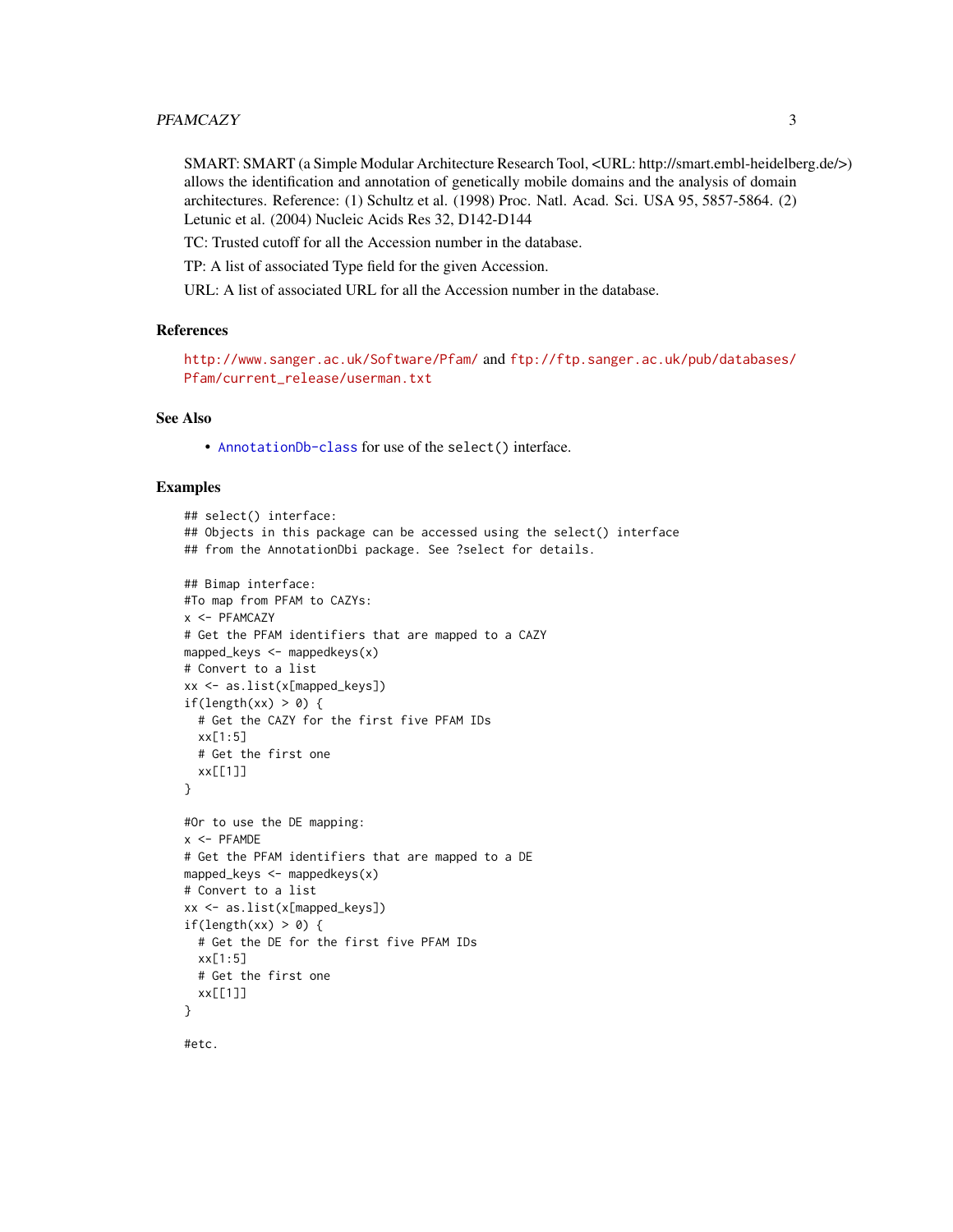<span id="page-3-0"></span>

PFAMMAPCOUNTS provides the "map count" (i.e. the count of mapped keys) for each map in package PFAM.db.

### Details

This "map count" information is precalculated and stored in the package annotation DB. This allows some quality control and is used by the [checkMAPCOUNTS](#page-0-0) function defined in AnnotationDbi to compare and validate different methods (like count.mappedkeys $(x)$  or sum $(\exists s.na(as.list(x))))$ ) for getting the "map count" of a given map.

# See Also

- [mappedkeys](#page-0-0)
- [count.mappedkeys](#page-0-0)
- [checkMAPCOUNTS](#page-0-0)
- [AnnotationDb-class](#page-0-0) for use of the select() interface.

```
## select() interface:
## Objects in this package can be accessed using the select() interface
## from the AnnotationDbi package. See ?select for details.
## Bimap interface:
PFAMMAPCOUNTS
mapnames <- names(PFAMMAPCOUNTS)
PFAMMAPCOUNTS[mapnames[1]]
x <- get(mapnames[1])
sum(!is.na(as.list(x)))
count.mappedkeys(x) # much faster!
## Check the "map count" of all the maps in package PFAM.db
checkMAPCOUNTS("PFAM.db")
```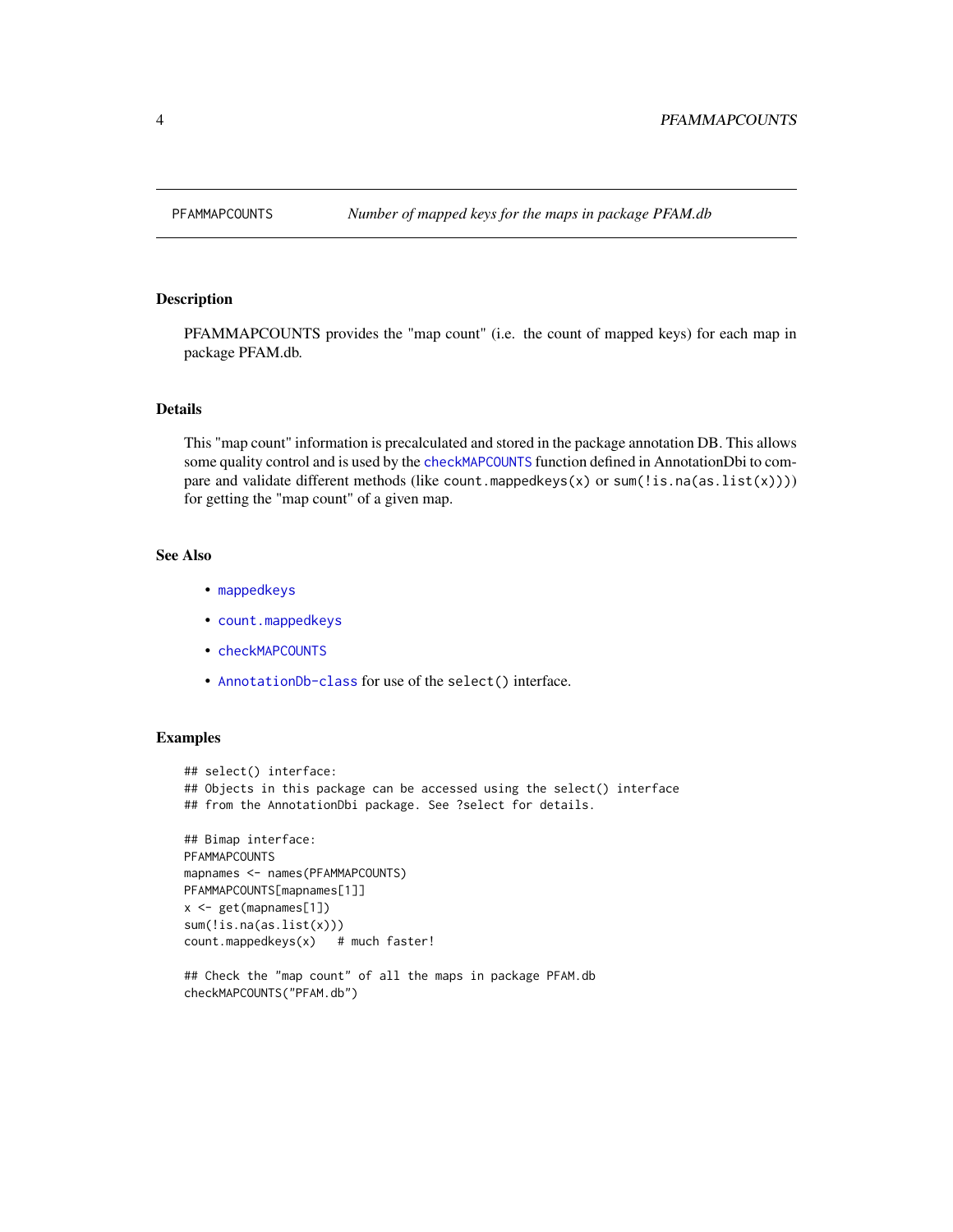<span id="page-4-0"></span>

This is an R object that always contains mappings from a PFAM accession (AC) to a PDB ID

# Details

The PDB ID along with the start point and end point have been attached to the PFAM accessions in this object.

More Details: PDB (<http://www.rcsb.org/pdb/index.html>), the single worldwide repository for the processing and distribution of 3-D biological macromolecular structure data. Reference: H.M. Berman, J. Westbrook, Z. Feng, G. Gilliland, T.N. Bhat, H. Weissig, I.N. Shindyalov, P.E. Bourne: The Protein Data Bank. Nucleic Acids Research , 28 pp. 235-242 (2000)

#### References

<http://www.sanger.ac.uk/Software/Pfam/> and [ftp://ftp.sanger.ac.uk/pub/databases/](ftp://ftp.sanger.ac.uk/pub/databases/Pfam/current_release/userman.txt) [Pfam/current\\_release/userman.txt](ftp://ftp.sanger.ac.uk/pub/databases/Pfam/current_release/userman.txt)

# See Also

• [AnnotationDb-class](#page-0-0) for use of the select() interface.

```
## select() interface:
## Objects in this package can be accessed using the select() interface
## from the AnnotationDbi package. See ?select for details.
## Bimap interface:
#To map from PFAM to PDB:
x <- PFAMPDB
# Get the PFAM identifiers that are mapped to a PDB
mapped_keys \leq mappedkeys(x)
# Convert to a list
xx <- as.list(x[mapped_keys])
if(length(xx) > 0) {
  # Get the PDB info for the first five PFAM IDs
  xx[1:5]
  # Get the first one
  xx[[1]]
}
```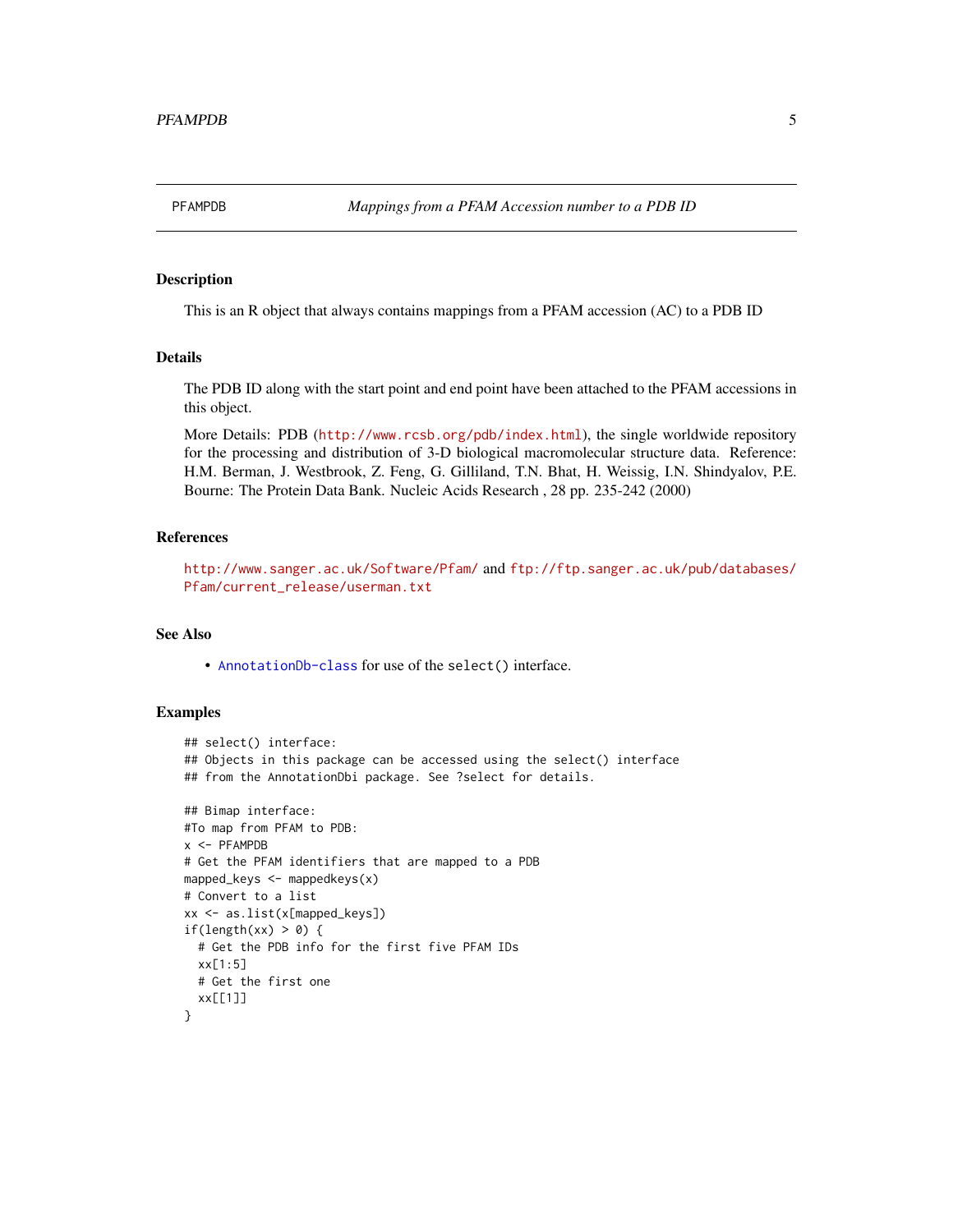<span id="page-5-0"></span>

This is an R object that always contains mappings from a PDB ID to a PFAM accession (AC)

#### Details

The PFAM accession number has been attached to the PDB IDs in this object.

More Details: PDB (<http://www.rcsb.org/pdb/index.html>), the single worldwide repository for the processing and distribution of 3-D biological macromolecular structure data. Reference: H.M. Berman, J. Westbrook, Z. Feng, G. Gilliland, T.N. Bhat, H. Weissig, I.N. Shindyalov, P.E. Bourne: The Protein Data Bank. Nucleic Acids Research , 28 pp. 235-242 (2000)

#### References

<http://www.sanger.ac.uk/Software/Pfam/> and [ftp://ftp.sanger.ac.uk/pub/databases/](ftp://ftp.sanger.ac.uk/pub/databases/Pfam/current_release/userman.txt) [Pfam/current\\_release/userman.txt](ftp://ftp.sanger.ac.uk/pub/databases/Pfam/current_release/userman.txt)

#### See Also

• [AnnotationDb-class](#page-0-0) for use of the select() interface.

```
## select() interface:
## Objects in this package can be accessed using the select() interface
## from the AnnotationDbi package. See ?select for details.
## Bimap interface:
#To map from PDB to PFAM IDs:
x <- PFAMPDB2AC
# Get the PDB identifiers that are mapped to a PFAM ID
mapped_keys <- mappedkeys(x)
# Convert to a list
xx <- as.list(x[mapped_keys])
if(length(xx) > 0) {
  # Get the PDB ID for the first five CAZYs
  xx[1:5]
  # Get the first one
  xx[[1]]
}
```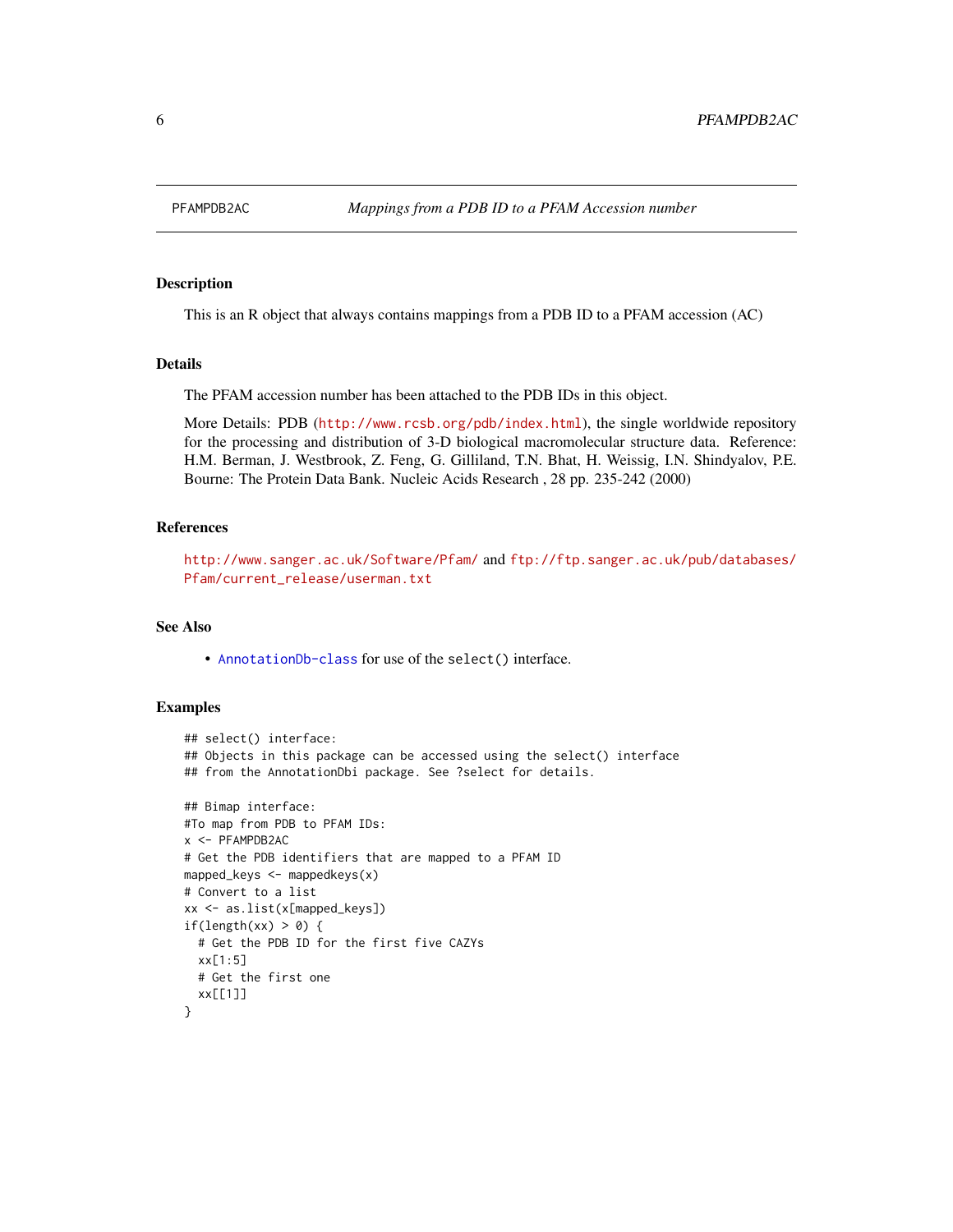<span id="page-6-0"></span>

This is an R object that contains mapppings from an ID to its PFAM Accession number (AC)

#### Details

For each of the aliases listed above, there is a mapping object that corresponds which will map you from the ID type in the environments name to the appropriate PFAM accession number. So for example PFAMCAZY2AC will map from CAZY IDs to PFAM IDs while PFAMDE2AC will map from Descriptions to PFAM IDs.

Details on supported things that are mapped to:

CAZY: The CAZy database (<URL: http://afmb.cnrs-mrs.fr/CAZY/>) describes the families of structurally-related catalytic and carbohydrate-binding modules (or functional domains) of enzymes that degrade, modify, or create glycosidic bonds.

DE: Definition for all the Accession number in the database.

ID: Associated Identification for all the Accession number in the database.

HOMSTRAD: HOMSTRAD (HOMologous STRucture Alignment Database, <URL: http://wwwcryst.bioc.cam.ac.uk/homstrad/>) is a curated database of structure-based alignments for homologous protein families. Reference: Mizuguchi K, Deane CM, Blundell TL, Overington JP. (1998) HOMSTRAD: a database of protein structure alignments for homologous families. Protein Science 7:2469-2471.

INTERPRO: Associated INTERPRO ID for all the Accession number in the database. <URL: http://www.ebi.ac.uk/interpro/>

LOAD: LOAD ID for all the Accession number in the database.

MEROPS: The MEROPS database (<URL: http://merops.sanger.ac.uk/>) is an information resource for peptidases (also termed proteases, proteinases and proteolytic enzymes) and the proteins that inhibit them. Reference: Rawlings, N.D., Tolle, D.P. & Barrett, A.J. (2004) MEROPS: the peptidase database. Nucleic Acids Res. 32 Database issue, D160-D164

MIM: MIM (a.k.a. OMIM, <URL: https://www.ncbi.nlm.nih.gov/omim/>) is a catalog of human genes and genetic disorders authored and edited by Dr. Victor A. McKusick and his colleagues at Johns Hopkins and elsewhere. Reference: <MIM> MIM: McKusick, V.A.: Mendelian Inheritance in Man. A Catalog of Human Genes and Genetic Disorders. Baltimore: Johns Hopkins University Press, 1998 (12th edition). <OMIM> Online Mendelian Inheritance in Man, OMIM (TM). McKusick-Nathans Institute for Genetic Medicine, Johns Hopkins University (Baltimore, MD) and National Center for Biotechnology Information, National Library of Medicine (Bethesda, MD), 2000

PRINTS: PRINTS (<URL: http://umber.sbs.man.ac.uk/dbbrowser/PRINTS/>) is a compendium of protein fingerprints.

PROSITEPROFILE: A list of associated PROSITE PROFILE ID.

RM: Reference Medline (<URL: https://www.ncbi.nlm.nih.gov/PubMed/>)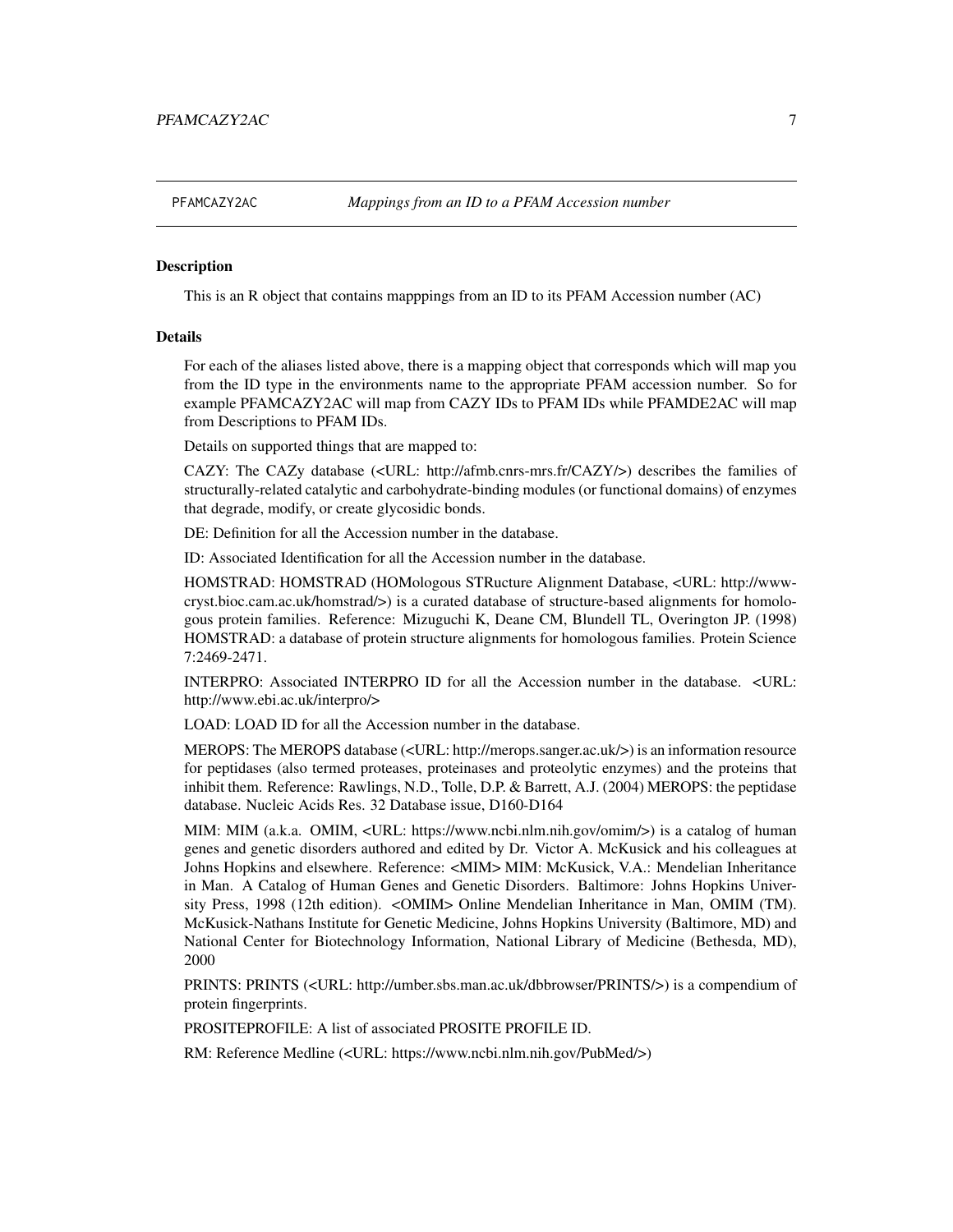# 8 PFAMCAZY2AC

SMART: SMART (a Simple Modular Architecture Research Tool, <URL: http://smart.embl-heidelberg.de/>) allows the identification and annotation of genetically mobile domains and the analysis of domain architectures. Reference: (1) Schultz et al. (1998) Proc. Natl. Acad. Sci. USA 95, 5857-5864. (2) Letunic et al. (2004) Nucleic Acids Res 32, D142-D144

TC: Trusted cutoff for all the Accession number in the database.

TP: A list of associated Type field for the given Accession.

URL: A list of associated URL for all the Accession number in the database.

# **References**

<http://www.sanger.ac.uk/Software/Pfam/> and [ftp://ftp.sanger.ac.uk/pub/databases/](ftp://ftp.sanger.ac.uk/pub/databases/Pfam/current_release/userman.txt) [Pfam/current\\_release/userman.txt](ftp://ftp.sanger.ac.uk/pub/databases/Pfam/current_release/userman.txt)

#### See Also

• [AnnotationDb-class](#page-0-0) for use of the select() interface.

```
## select() interface:
## Objects in this package can be accessed using the select() interface
## from the AnnotationDbi package. See ?select for details.
## Bimap interface:
#To map from CAZY to PFAM IDs:
x <- PFAMCAZY2AC
# Get the CAZY identifiers that are mapped to a PFAM ID
mapped_keys <- mappedkeys(x)
# Convert to a list
xx <- as.list(x[mapped_keys])
if(length(xx) > 0) {
  # Get the PFAM ID for the first five CAZYs
  xx[1:5]
  # Get the first one
  xx[[1]]
}
#Or to use the DE2AC mapping:
x <- PFAMDE2AC
# Get the Descriptions that are mapped to a PFAM ID
mapped_keys <- mappedkeys(x)
# Convert to a list
xx <- as.list(x[mapped_keys])
if(length(xx) > 0) {
  # Get the PFAM ID for the first five DEs
  xx[1:5]
  # Get the first one
  xx[[1]]
}
```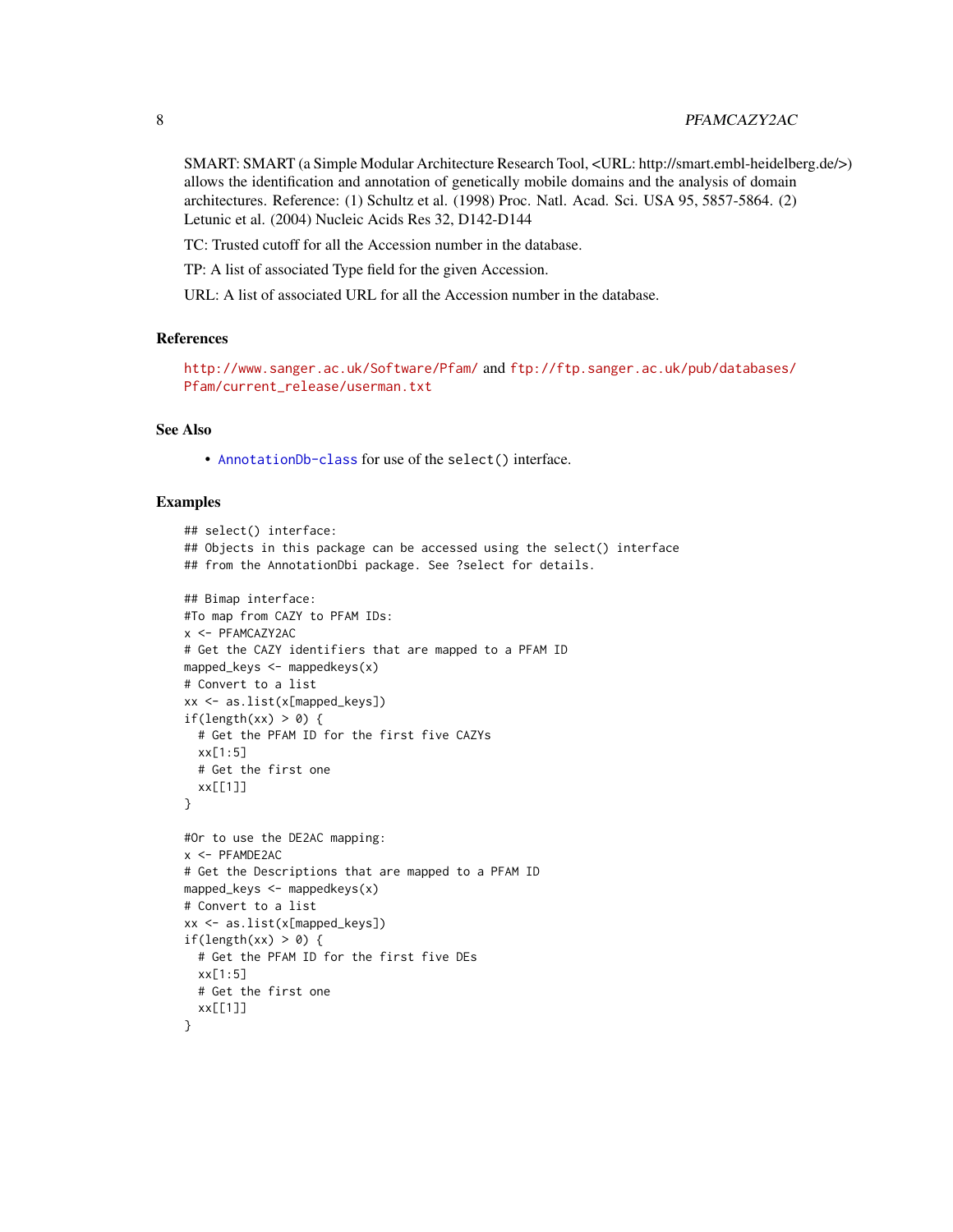<span id="page-8-0"></span>

This is an R object that always contains mappings from a PFAM accession (AC) to a SCOP ID

# Details

The SCOP ID along with the start point and end point have been attached to the PFAM accessions in this object.

More Details: Structural Classification of Proteins ([http://scop.mrc-lmb.cam.ac.uk/scop/](http://scop.mrc-lmb.cam.ac.uk/scop/index.html) [index.html](http://scop.mrc-lmb.cam.ac.uk/scop/index.html)). Reference: Murzin A. G., Brenner S. E., Hubbard T., Chothia C. (1995). SCOP: a structural classification of proteins database for the investigation of sequences and structures. J. Mol. Biol. 247, 536-540

#### References

<http://www.sanger.ac.uk/Software/Pfam/> and [ftp://ftp.sanger.ac.uk/pub/databases/](ftp://ftp.sanger.ac.uk/pub/databases/Pfam/current_release/userman.txt) [Pfam/current\\_release/userman.txt](ftp://ftp.sanger.ac.uk/pub/databases/Pfam/current_release/userman.txt)

# See Also

• [AnnotationDb-class](#page-0-0) for use of the select() interface.

```
## select() interface:
## Objects in this package can be accessed using the select() interface
## from the AnnotationDbi package. See ?select for details.
## Bimap interface:
#To map from PFAM to SCOP:
x <- PFAMSCOP
# Get the PFAM identifiers that are mapped to a SCOP
mapped_keys <- mappedkeys(x)
# Convert to a list
xx <- as.list(x[mapped_keys])
if(length(xx) > 0) {
  # Get the SCOP info for the first five PFAM IDs
  xx[1:5]
  # Get the first one
  xx[[1]]
}
```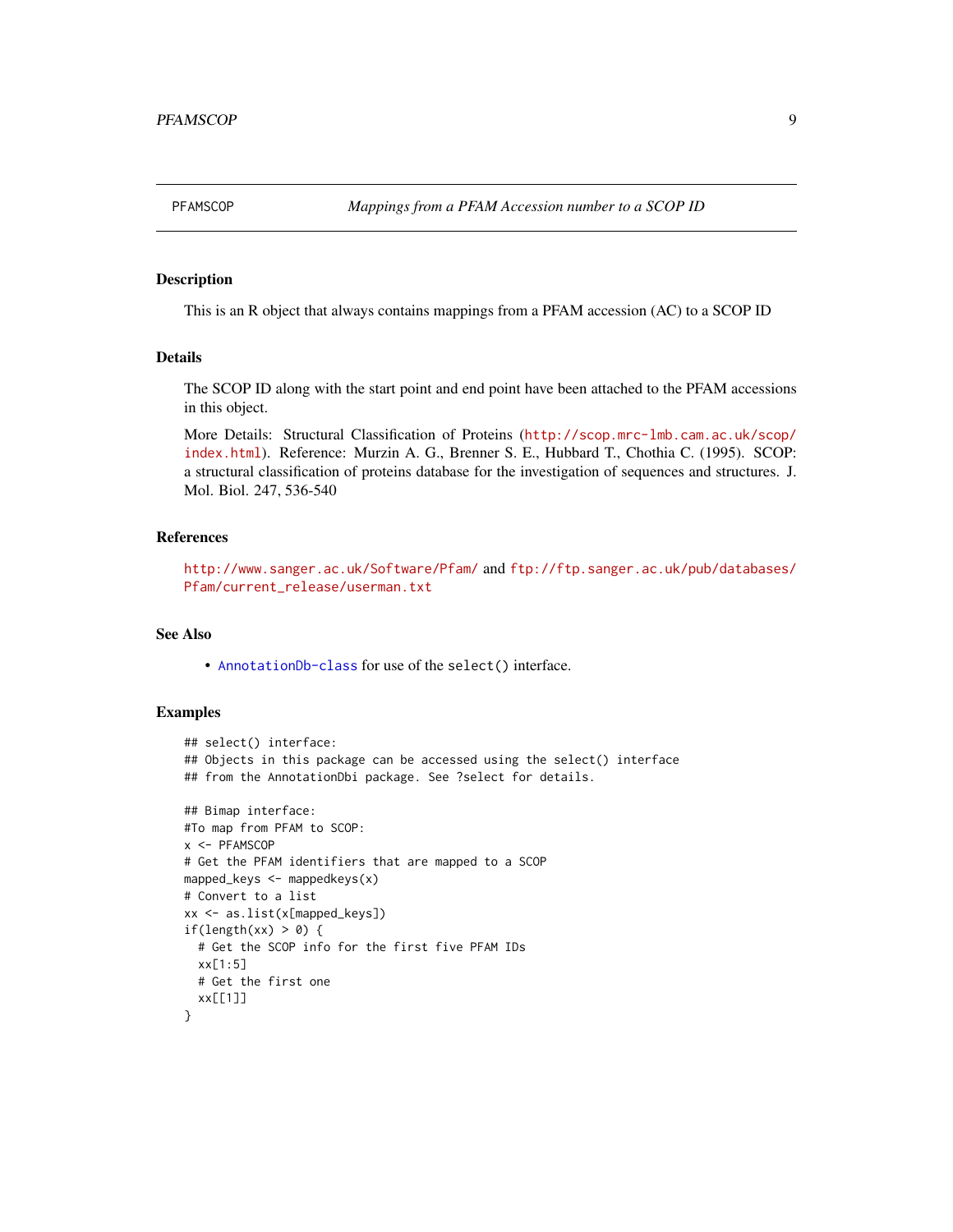<span id="page-9-0"></span>

This is an R object that always contains mappings from a SCOP ID to a PFAM accession (AC)

#### Details

The PFAM accession number has been attached to the SCOP IDs in this object.

More Details: Structural Classification of Proteins ([http://scop.mrc-lmb.cam.ac.uk/scop/](http://scop.mrc-lmb.cam.ac.uk/scop/index.html) [index.html](http://scop.mrc-lmb.cam.ac.uk/scop/index.html)). Reference: Murzin A. G., Brenner S. E., Hubbard T., Chothia C. (1995). SCOP: a structural classification of proteins database for the investigation of sequences and structures. J. Mol. Biol. 247, 536-540

#### References

```
http://www.sanger.ac.uk/Software/Pfam/ and ftp://ftp.sanger.ac.uk/pub/databases/
Pfam/current_release/userman.txt
```
#### See Also

• [AnnotationDb-class](#page-0-0) for use of the select() interface.

```
## select() interface:
## Objects in this package can be accessed using the select() interface
## from the AnnotationDbi package. See ?select for details.
## Bimap interface:
#To map from SCOP to PFAM IDs:
x <- PFAMSCOP2AC
# Get the SCOP identifiers that are mapped to a PFAM ID
mapped_keys <- mappedkeys(x)
# Convert to a list
xx <- as.list(x[mapped_keys])
if(length(xx) > 0) {
  # Get the SCOP ID for the first five CAZYs
  xx[1:5]
  # Get the first one
  xx[[1]]
}
```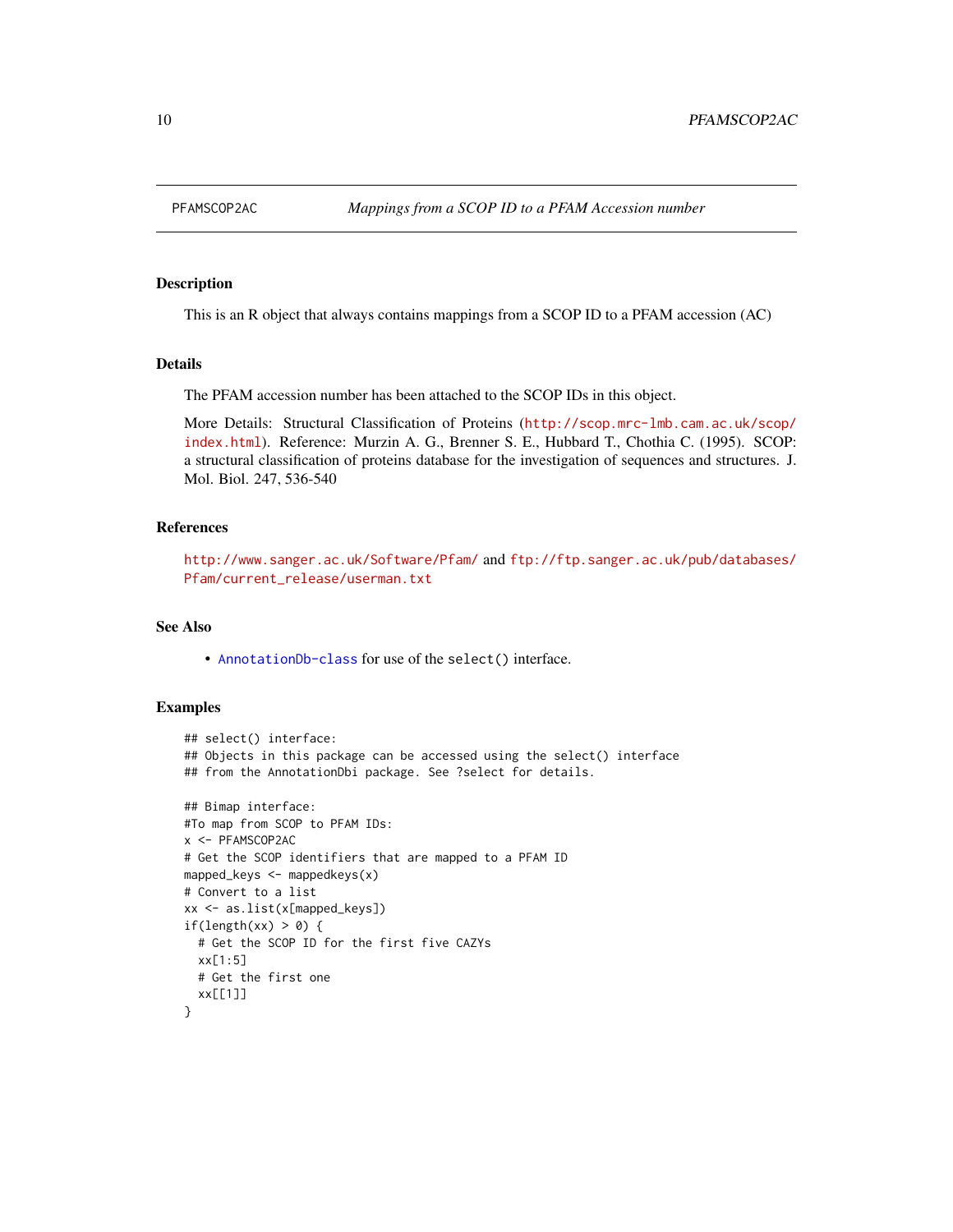<span id="page-10-0"></span>

Some convenience functions for getting a connection object to (or collecting information about) the package annotation DB.

#### Usage

```
PFAM_dbconn()
PFAM_dbfile()
PFAM_dbschema(file="", show.indices=FALSE)
PFAM_dbInfo()
```
# Arguments

| file         | A connection, or a character string naming the file to print to (see the file<br>argument of the cat function for the details). |
|--------------|---------------------------------------------------------------------------------------------------------------------------------|
| show.indices | The CREATE INDEX statements are not shown by default. Use show, indices=TRUE<br>to get them.                                    |

# Details

PFAM\_dbconn returns a connection object to the package annotation DB. IMPORTANT: Don't call [dbDisconnect](#page-0-0) on the connection object returned by PFAM\_dbconn or you will break all the [AnnDbObj](#page-0-0) objects defined in this package!

PFAM\_dbfile returns the path (character string) to the package annotation DB (this is an SQLite file).

PFAM\_dbschema prints the schema definition of the package annotation DB.

PFAM\_dbInfo prints other information about the package annotation DB.

#### Value

PFAM\_dbconn: a DBIConnection object representing an open connection to the package annotation DB.

PFAM\_dbfile: a character string with the path to the package annotation DB.

PFAM\_dbschema: none (invisible NULL).

PFAM\_dbInfo: none (invisible NULL).

# See Also

[dbGetQuery](#page-0-0), [dbConnect](#page-0-0), [dbconn](#page-0-0), [dbfile](#page-0-0), [dbschema](#page-0-0), [dbInfo](#page-0-0)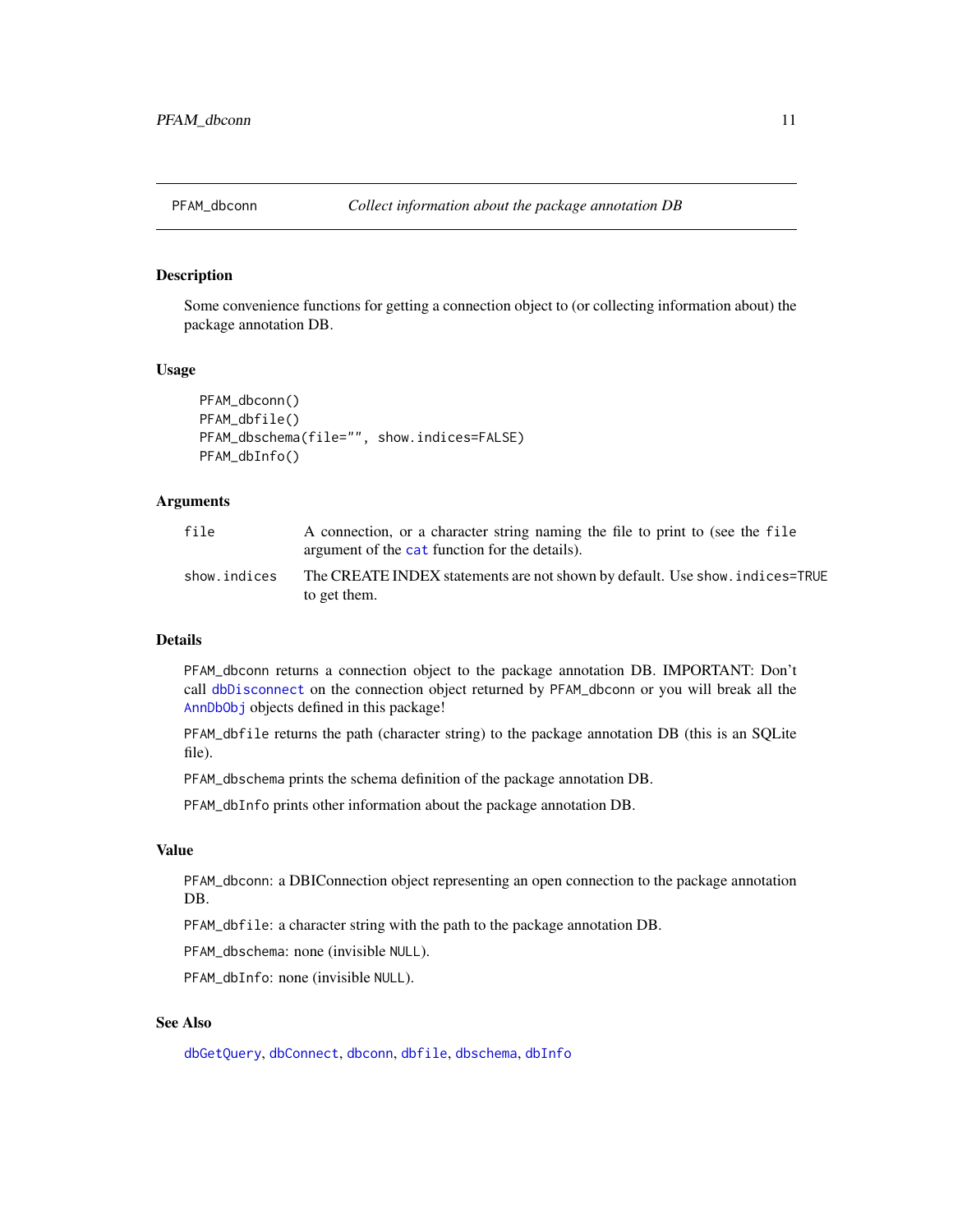# Examples

library(DBI) ## Count the number of rows in the "de" table: dbGetQuery(PFAM\_dbconn(), "SELECT COUNT(\*) FROM de;")

PFAM\_dbschema()

PFAM\_dbInfo()